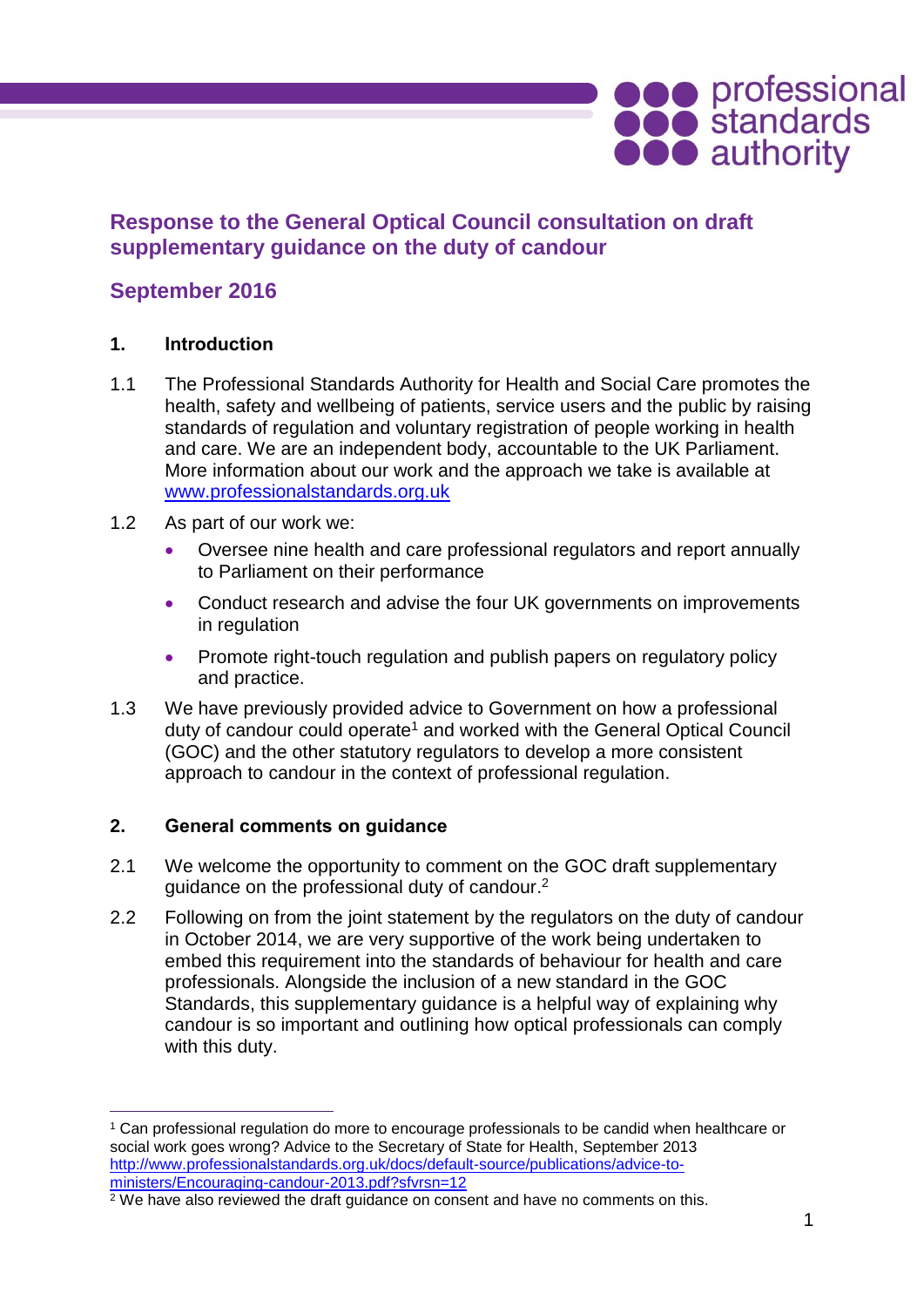- 2.3 Generally the guidance is clearly and logically laid out and includes some helpful information. We suggest that the document may benefit from a little more background in relation to the role of the GOC and the steps taken to add the new standard on candour into the GOC Standards. It may also be helpful to reference the statutory duty of candour for organisations earlier in the guidance document to help registrants better understand the context of their own professional duty of candour and the difference between the statutory and professional duty.
- 2.4 The guidance could also benefit from some case studies of situations where the duty of candour might apply. This would help registrants gain a clear picture of the circumstances in which this guidance might be relevant and how they should deal with the situation.
- 2.5 A glossary of key terms and an index would help with the readability of the document for registrants, employers and members of the public, all of whom have an interest in understanding what is expected of optical professionals on this important issue. We have provided further details in our answers to the consultation questions below.

### **3. Questions on guidance**

- 3.1 *Question 1 - Do you support the GOC's approach in providing supplementary guidance on candour to support registrants in meeting their obligations in the Standards of Practice for Optometrists and Dispensing Opticians and Standards for Optical Students?*
- 3.2 We very much welcome this supplementary guidance produced by the GOC on candour to assist registrants with meeting the duty of candour under the GOC Standards of Practice. Being candid with patients when things go wrong is very important to ensure that patients or their relatives understand what went wrong and why, and can be more confident that lessons will be learned.
- 3.3 *Question 2 - Does the new supplementary guidance on candour make it clear what the GOC expects of its registrants?*
- 3.4 The guidance clearly lays out the expectations that the GOC has of registrants in relation to the duty of candour and outlines how they can meet their responsibilities in this area.
- 3.5 *Question 3 - Is the guidance on candour presented in a way that is clear, accessible and easy to use?*
- 3.6 The guidance is clearly laid out, although we suggest that it would benefit from an index and a glossary of key terms and names. This would make it more accessible for registrants, employers and members of the public, all of whom have an interest in understanding what the GOC's approach is and what is expected of optical professionals.
- 3.7 *Question 4 - Is there anything missing, incorrect or unclear in the guidance on candour?*
- 3.8 We suggest that it would be helpful to place the guidance in context by including more of the background information from the start of the consultation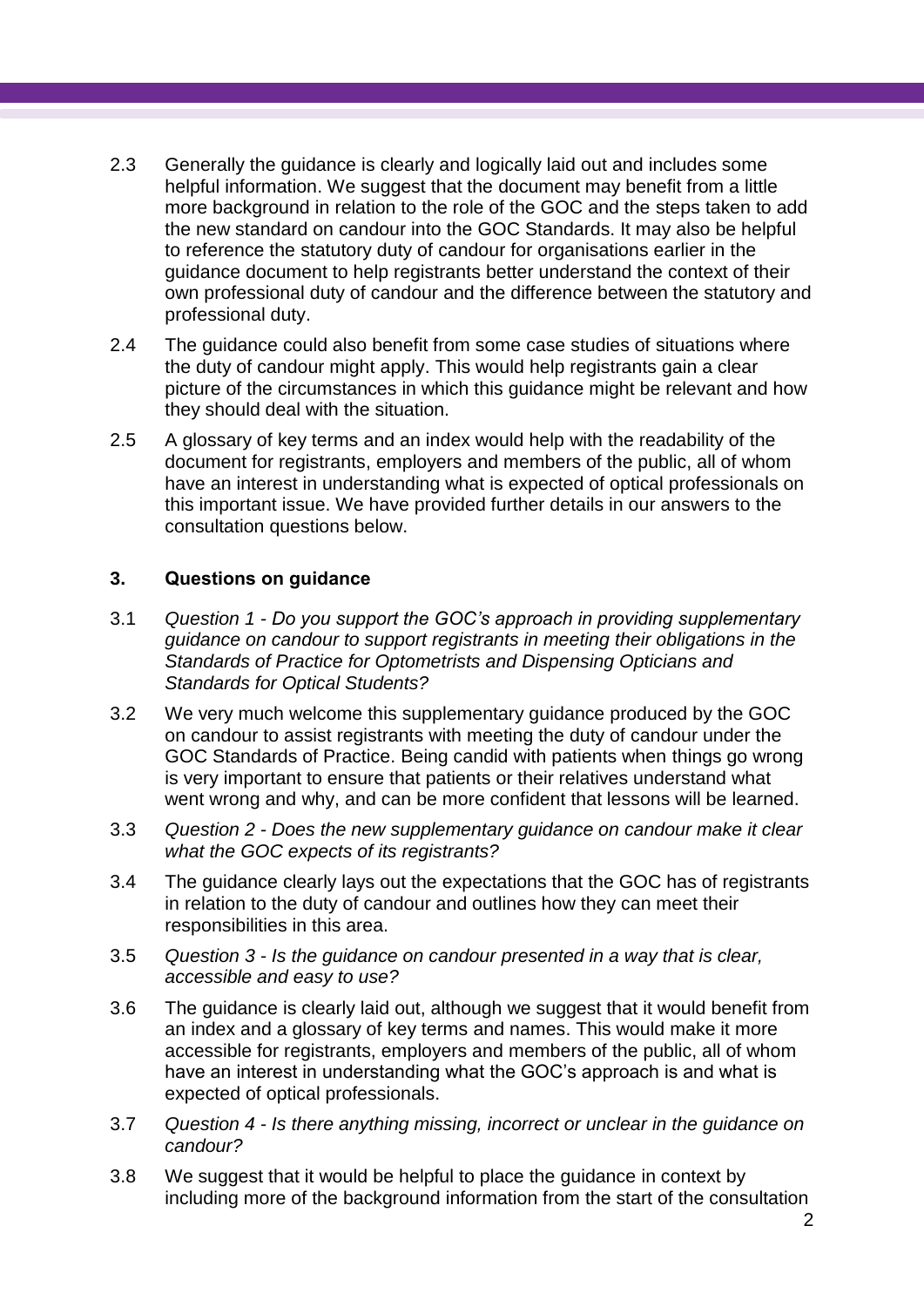document in the guidance itself. For example, it may be useful to add on the first page of the guidance the description of the GOC's role and how it fits into the professional regulatory system (currently on page 3 of the consultation document) and the aim of the guidance and the areas/information covered (currently on page 4 of the consultation document).

- 3.9 It may also be helpful, following the reference to the joint statement by the regulators in point 2 of the guidance, to outline briefly that the GOC revised its Standards to incorporate the duty of candour as a requirement, before going on to outline the specific wording of the relevant standard below.
- 3.10 In relation to the statutory duty of candour, it may be worth including a reference to this at an earlier point in the guidance (currently covered from point 34 onwards in the guidance). This may help registrants to understand the context of their own responsibilities and the difference between the statutory duty for organisations and the professional duty of candour for individuals.
- 3.11 It would be helpful to include some case studies in the guidance, of situations where the duty of candour might apply. This would help bring the issue to life for registrants and outline more clearly the circumstances in which the need for candour may arise and what action they should take.
- 3.12 *Question 5 - Are there any specific issues or barriers that could prevent stakeholders from implementing or complying with the guidance on candour?*
- 3.13 Not that we can see.
- 3.14 *Question 6 - What action should the GOC (or other organisations) take to help registrants to implement the guidance on candour?*
- 3.15 We suggest that the GOC take a proactive approach to promoting this piece of guidance and also seek to highlight to registrants the importance of the duty of candour through other communication channels.

#### **4. Questions on impact**

- 4.1 *Question 7 - Overall, do you expect that the guidance on candour will be beneficial to, or have a positive impact on, the protection of the public?*
- 4.2 We hope that the guidance will have a positive impact on protection of the public, however this will be dependent on how proactively the GOC promotes the guidance and this responsibility to its registrants. It will also depend on how it deals with complaints relating to lack of candour through its Fitness to Practise processes.
- 4.3 *Question 8 - Are there any aspects of the guidance that could have an adverse or negative impact on certain groups of patients, optometrists, dispensing opticians, optical students, optical businesses, optical training institutions or any other groups?*
- 4.4 Not that we can see.
- 4.5 *Question 9 - Are there any areas of the guidance that could discriminate against stakeholders with specific characteristics? Please consider sex, age,*